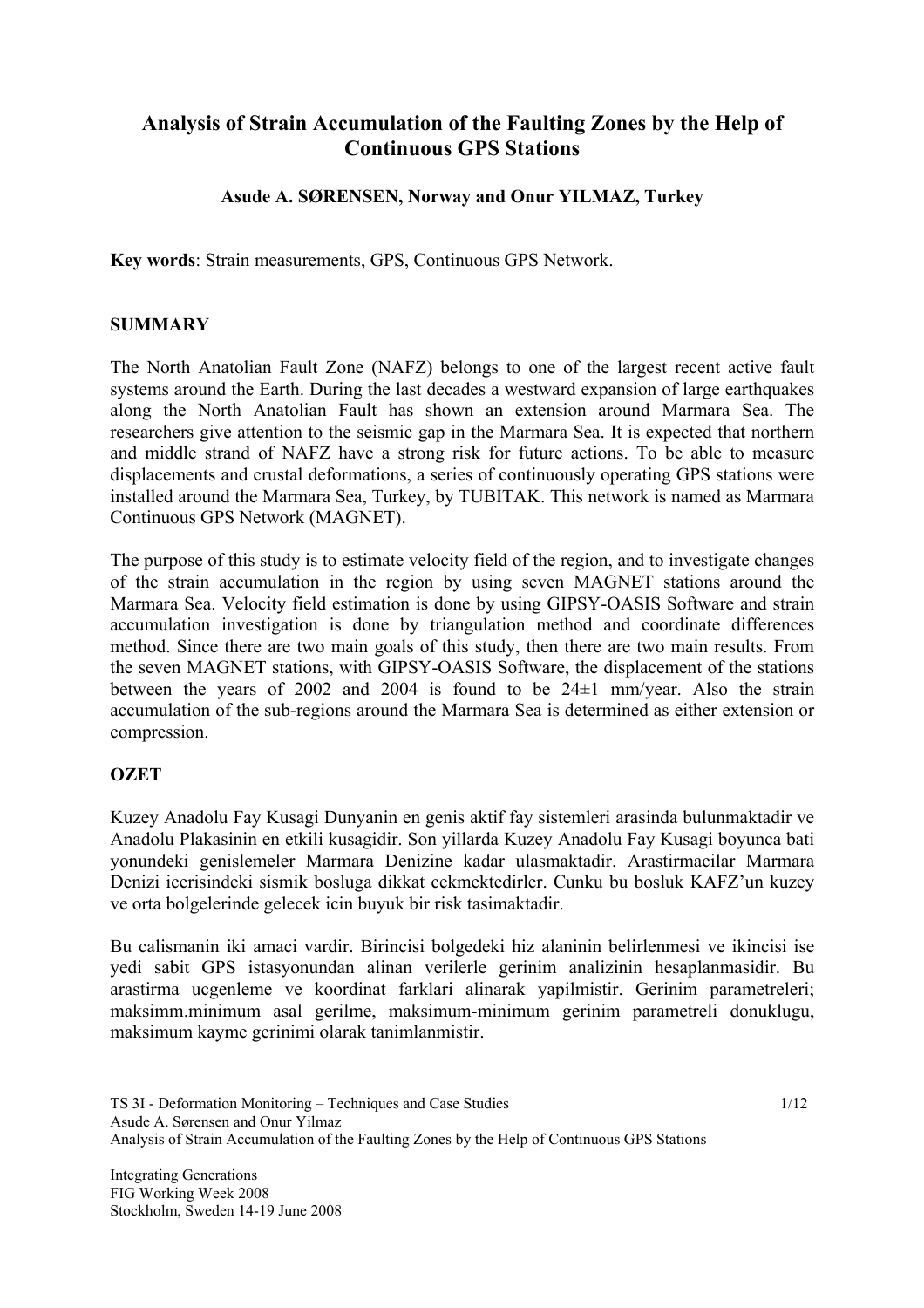# **Analysis of Strain Accumulation of the Faulting Zones by the Help of Continuous GPS Stations**

# **Asude A. SØRENSEN, Norway and Onur YILMAZ, Turkey**

# **1. INTRODUCTION**

Global Positioning System (GPS) has been a very useful tool for the last two decades in the area of geodynamics. Its high accuracy in determination of relative positioning availability together with its modest budget, increases the use of GPS all around the world.

GPS measurements are used to determine the strain accumulation along fault lines. Moreover, GPS measurements provide a significant tool for determining tectonic strain rates, which are assumed to be indicative of earthquake potential (Jackson, D.D et al., 1999). GPS measurements can be analyzed in two main methods as continuous and campaign measurements.

The Marmara Continuous GPS network (MAGNET) was established to measure the deformations associated with strain accumulation along the western NAF system. In this study, firstly the velocity vectors of seven MAGNET stations which are located in western Marmara were determined. After that, the strain accumulation around the fault zone at western Marmara was calculated.

## **2. MARMARA REGION**

NAF is a relatively simple, narrow, right-lateral strike-slip fault zone. NAF splits into several fault strands in the vicinity of the Sea of Marmara so that the deformation (surface faulting of the NAF) becomes distributed over a 120 km broad zone. The region of the Marmara Sea is a transition zone between the strike slip regime of the NAF and the extension regime of the Aegean Sea.

The main branch of the dextral strike-slip North Anatolian fault enters to Marmara Sea through the Gulf of Izmit to the east and comes out through the Ganos fault, north of the Gallipoli peninsula, to the west (Fig.1).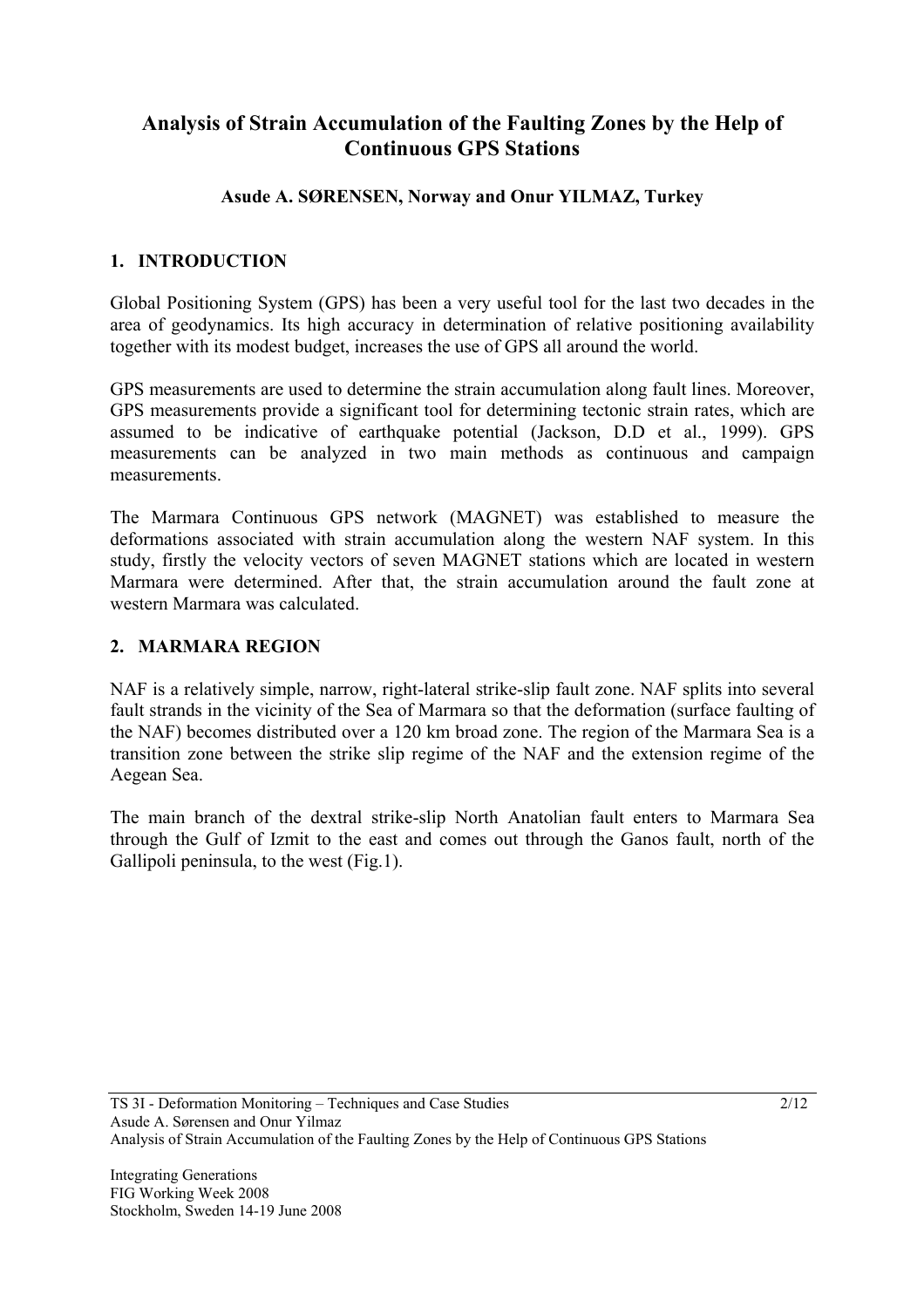

Figure 1: The Marmara region showing the mapped faults (Barka et al., 1988)

# **3. DATA ANALYSIS with GIPSY**

The software used for the processing of the GPS data is GIPSY OASIS II (GPS Inferred Positioning SYstem Orbit Analysis and Simulation Software), (Gregorious, 1996) (Zumberge et al., 1997). It is capable of PPP processing of the GPS data as well as processing of SAR and DORIS data. In this study seven continuous GPS points of Marmara GPS Network (MAGNET) were used. These points are located at the Marmara region. Figure 2 shows the locations of the seven GPS points used in the processing. Data was collected over a period of three years, between 2002 and 2004.



**Figure 2**: GPS Points used in this study. (Taken from TUBITAK MAM)

In general, data analysis can be performed in five steps (Sanli, 1999):

- 1. Preparing (i.e. cleaning and compressing the data for the solution)
- 2. Forming the design matrix,
- 3. Applying filtering and least square (LS) estimation,
- 4. Removing outliers and reprocessing.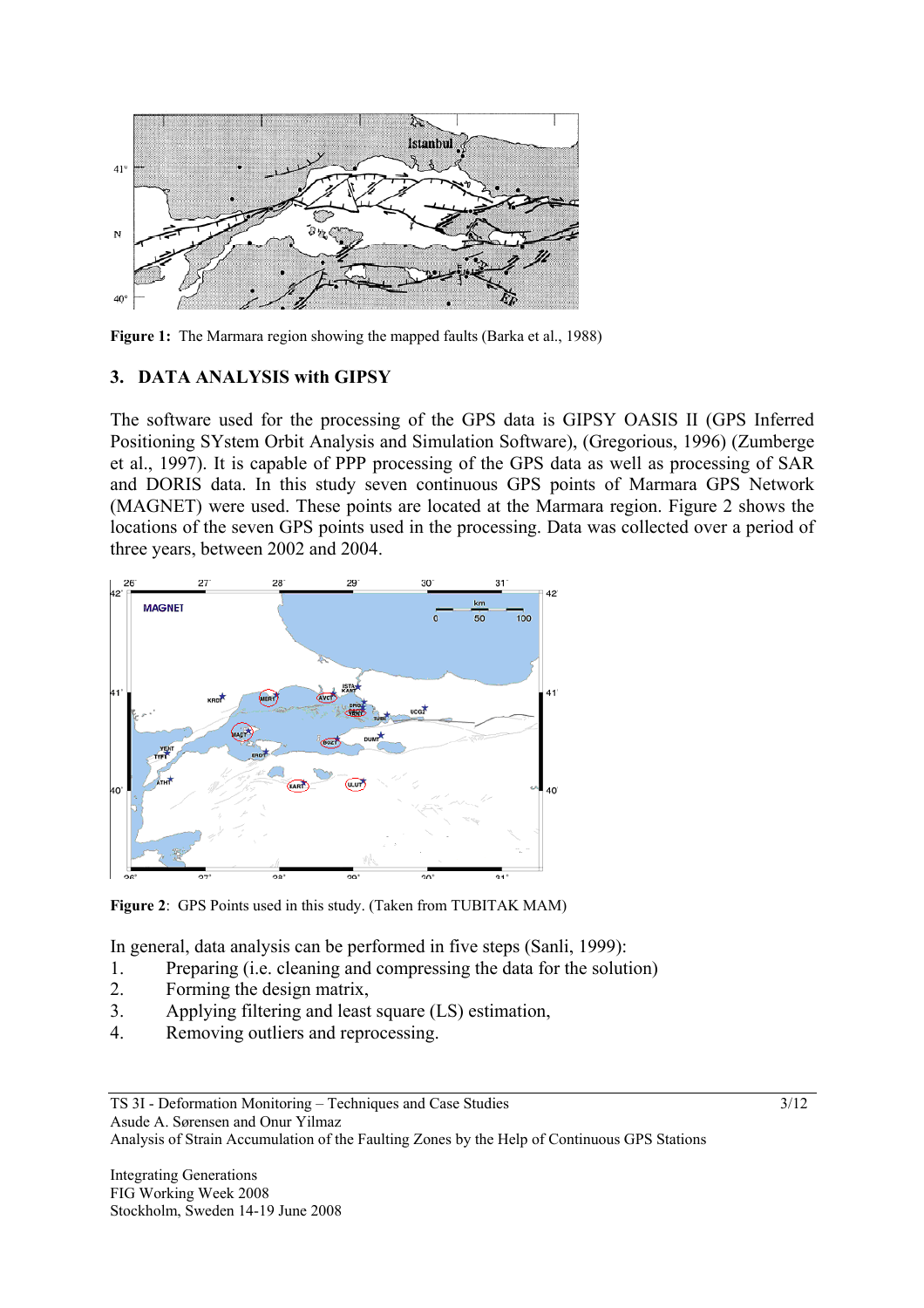## **3.1. Evaluation of Velocity Field**

The temporary postseismic ground deformation observations after major earthquakes is an important tool to understand the mechanics of the earthquake process. Besides, it is also important to understand the mechanical behavior of the region surround the fault zone. Postseismic deformations can continue from immediately after the earthquake time to several tens of years as a function of time dependent stress relaxation (Ergintav et al., 2002).

In this study, the results of GIPSY Software show that at the year of 2002, the velocities of the stations close to the fault are two times as big as the ones which are far away from the fault. At the years 2003 and 2004, it is observed that these velocities are decreasing. Figure 3 shows the displacement vectors which are calculated according to the north (N), east (E), up (U) values by GIPSY. The rate of GPS velocities can be seen in Table1.



**Figure 3:** Displacements of stations between 2002 and 2004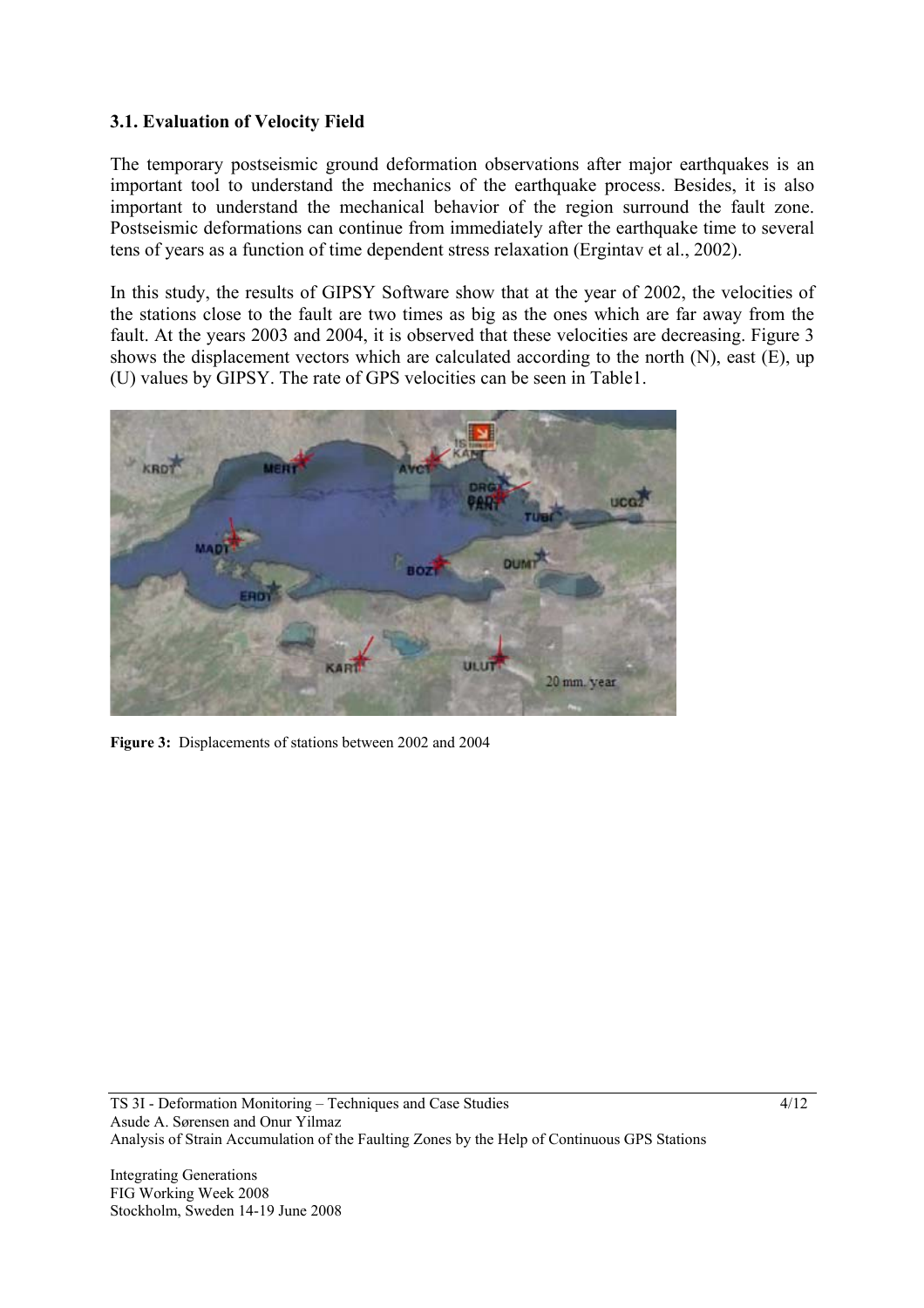|             |                      |                     | East & North rate East |         | &               | <b>North</b> |
|-------------|----------------------|---------------------|------------------------|---------|-----------------|--------------|
| <b>Site</b> | Longitude $(\theta)$ | Latitude $(\theta)$ | (mm/year)              |         | $(mm/year) \pm$ |              |
| <b>ULUT</b> | 29,131               | 40,098              | $-23,02$               | $-2,59$ | 0,30            | 0,28         |
| BAD1        | 29,118               | 40,852              | 0,29                   | 1,20    | 0,31            | 0,29         |
| <b>BOZT</b> | 28,782               | 40,534              | $-15,84$               | $-2,82$ | 0,46            | 0,48         |
| <b>AVCT</b> | 28,724               | 40,989              | $-4,84$                | 3,11    | 0,41            | 0,42         |
| <b>KART</b> | 28,333               | 40,265              | $-19,69$               | $-2,11$ | 0,28            | 0,26         |
| MER1        | 27,962               | 40,967              | 1,10                   | 1,87    | 0,29            | 0,26         |
| <b>MADT</b> | 27,587               | 40,611              | $-15,86$               | $-3,30$ | 0,37            | 0,38         |

**Table 1.** Horizontal GPS velocities of the Marmara Region at Eurasian fixed frame

#### **4. STRAIN**

As a result of tectonic plates movements, enormous forces are applied to the earth's crust. These forces change the plate configurations and make some variations in states of stress in the rocks. When stresses are applied to rocks, the rocks may change position and shape. The change in position is known as displacement. Strain is known as the change in shape. In general, strain is used for the determination of deformation.

#### **4.1. Strain Analysis with Geodetic Methods**

Strain analysis are commonly used for determination of the deformation. The main geodetic methods that are used for strain accumulation are;

- adjusted measurements that is; length, angle and azimuth differences,
- coordinate differences,
- determination of strain parameters in an adjustment model.

**Table 2:** Strain parameters that are defined by repeated geodetic observations

| Parameters                             | Length | Azimuth Angle | <b>GPS</b> |
|----------------------------------------|--------|---------------|------------|
| Area Deformation $(\Delta)$            |        |               |            |
| Shear Strain $(\gamma)$                |        |               |            |
| Eigenvalues $(\epsilon_1, \epsilon_2)$ |        |               |            |
| Rotation Angle $(\varphi)$             |        |               |            |
| Angular Strain $(\omega)$              |        |               |            |

TS 3I - Deformation Monitoring – Techniques and Case Studies Asude A. Sørensen and Onur Yilmaz Analysis of Strain Accumulation of the Faulting Zones by the Help of Continuous GPS Stations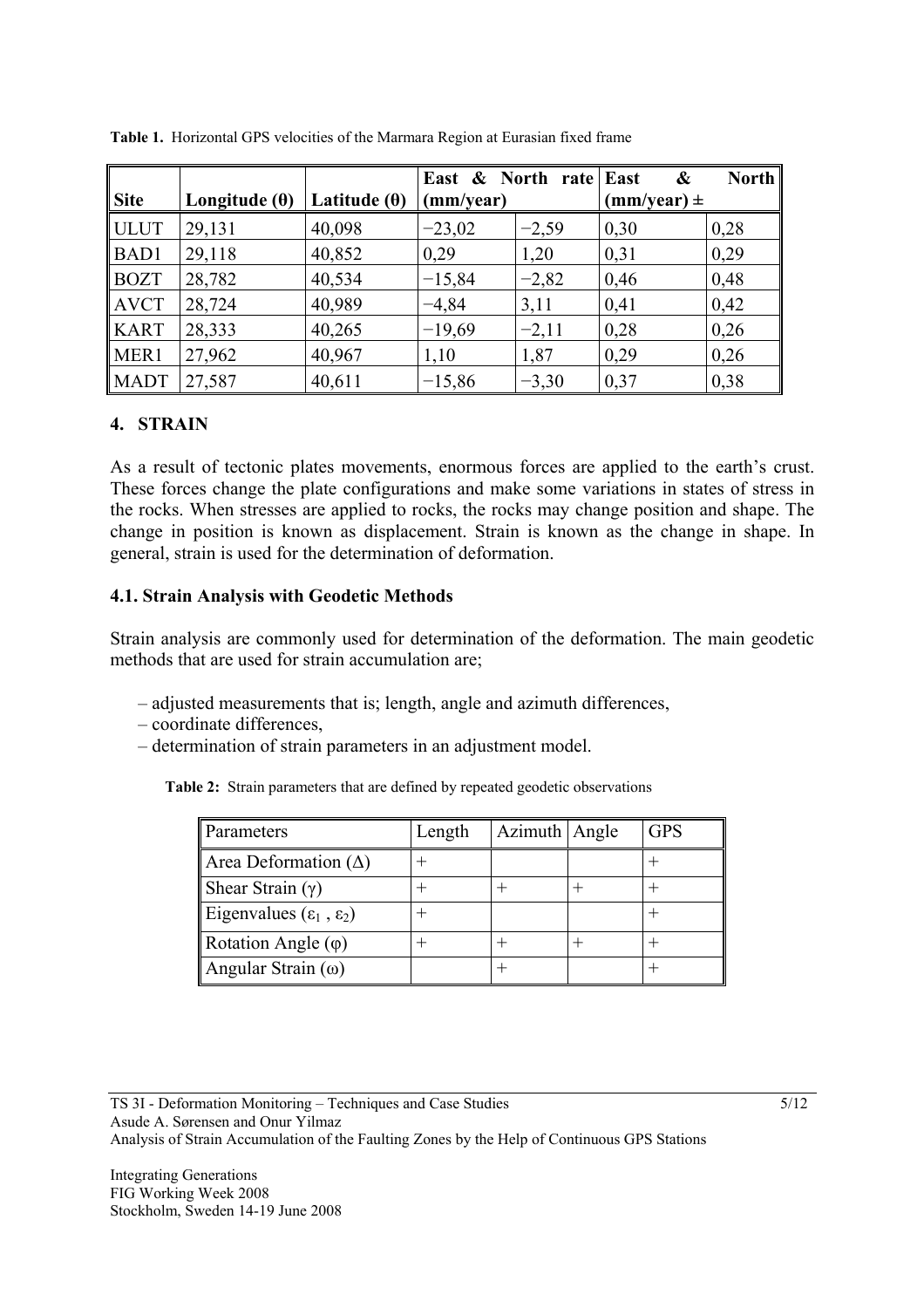#### **4.2. Strain Tensor**

Strain tensor can be defined by below matrix;

$$
E = \begin{bmatrix} e_{xx} e_{xy} \\ e_{xy} e_{yy} \end{bmatrix}
$$
 (1)

The diagonal elements of strain tensor ( $e_{xx}e_{xy}$ ) shows extension through the coordinate axes. The other elements  $(e_{xy})$  show the angular deformation that is a result from deformation according to coordinate axes.

Strain tensor parameters are determined with least square adjustment method. For strain parameters the below formulas are used:

Pure shear:

$$
\gamma_2 = 2e_{xy} \tag{2}
$$

$$
\varphi = 0.5 \cdot \tan^{-1} \left( \gamma_2 / \gamma_1 \right) \tag{3}
$$

Maximum strain direction:

$$
\varphi = 0.5 \cdot \tan^{-1} \left( \gamma_2 / \gamma_1 \right) \tag{4}
$$

The infinitesimal strain-displacement relationships can be summarized as,

$$
\varepsilon_{ij} = \frac{1}{2} \left( \frac{\partial u_i}{\partial x_j} + \frac{\partial u_j}{\partial x_i} \right) \tag{5}
$$

Shear strain parameters ( $\gamma_1$ ,  $\gamma_2$ ) show the angular deformation (Figure 4.). Pure shear ( $\gamma_1$ ) is the augmentation of the angle that is between two perpendicular northwest-northeast directions.  $(γ<sub>2</sub>)$  defines decrement between two perpendicular the north and east directions (Feigl, 1990).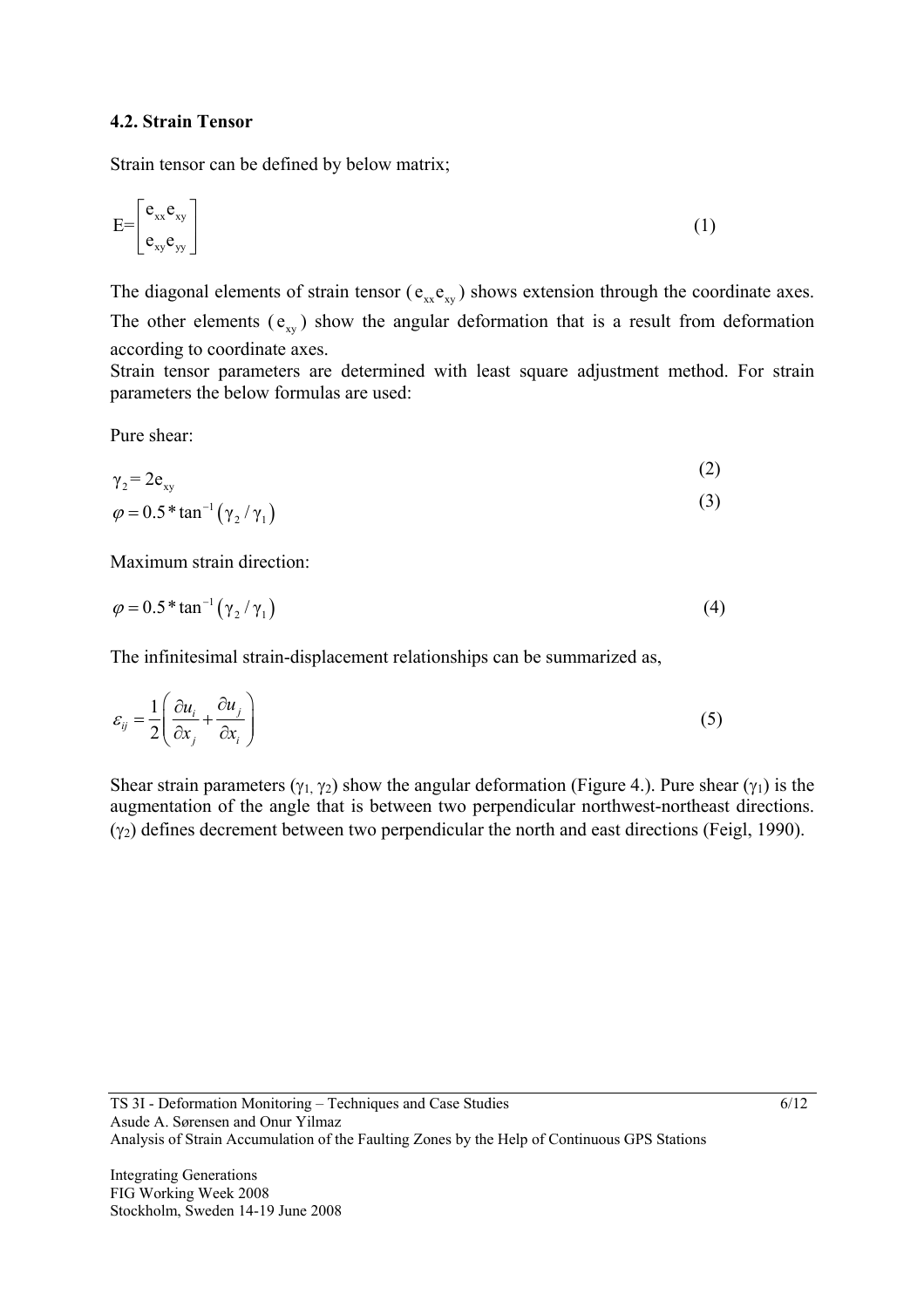

**Figure 4:** Shear strain parameters ( $\gamma_1$   $\gamma_2$ ).

#### **5. DETERMINATION OF STRAIN FIELD IN THE WESTERN PART OF NORTH ANATOLIAN FAULT ZONE**

#### **5.1. Computation of Strain Parameters with Triangulation**

For this method the field was separated to six triangles and strain fields of all triangles assumed s homogeneous and the strain parameters of each triangle was calculated (Table 3).

**Table 3:** Strain triangles

| <b>Regions</b> | <b>Point Names</b>                       |
|----------------|------------------------------------------|
| Whole area     | AVCT, BAD1, ULUT, BOZT, KART, MER1, MADT |
| Triangle 1     | BAD1-BOZT-ULUT                           |
| Triangle 2     | BAD1-BOZT-AVCT                           |
| Triangle 3     | <b>BOZT-ULUT-KART</b>                    |
| Triangle 4     | <b>BOZT-AVCT-KART</b>                    |
| Triangle 5     | MER1-AVCT-KART                           |
| Triangle 6     | MER1-MADT-KART                           |

Triangles in the network are taken as "unit particle" of finite element method. By combining unit particles continuous parameter in the network (solution area), continuous parameters are found. For each baseline of a triangle, three general equations are created. Thus, are found.  $e_{xx}, e_{xy}, e_{yy}$ 

Strain parameters which were calculated with this method are independent from datum parameters. Calculated strain parameters for the points of equilibration of triangles show scale differences in the network. It is required to provide the continuity for the network among the parameters which are calculated for points of equilibration.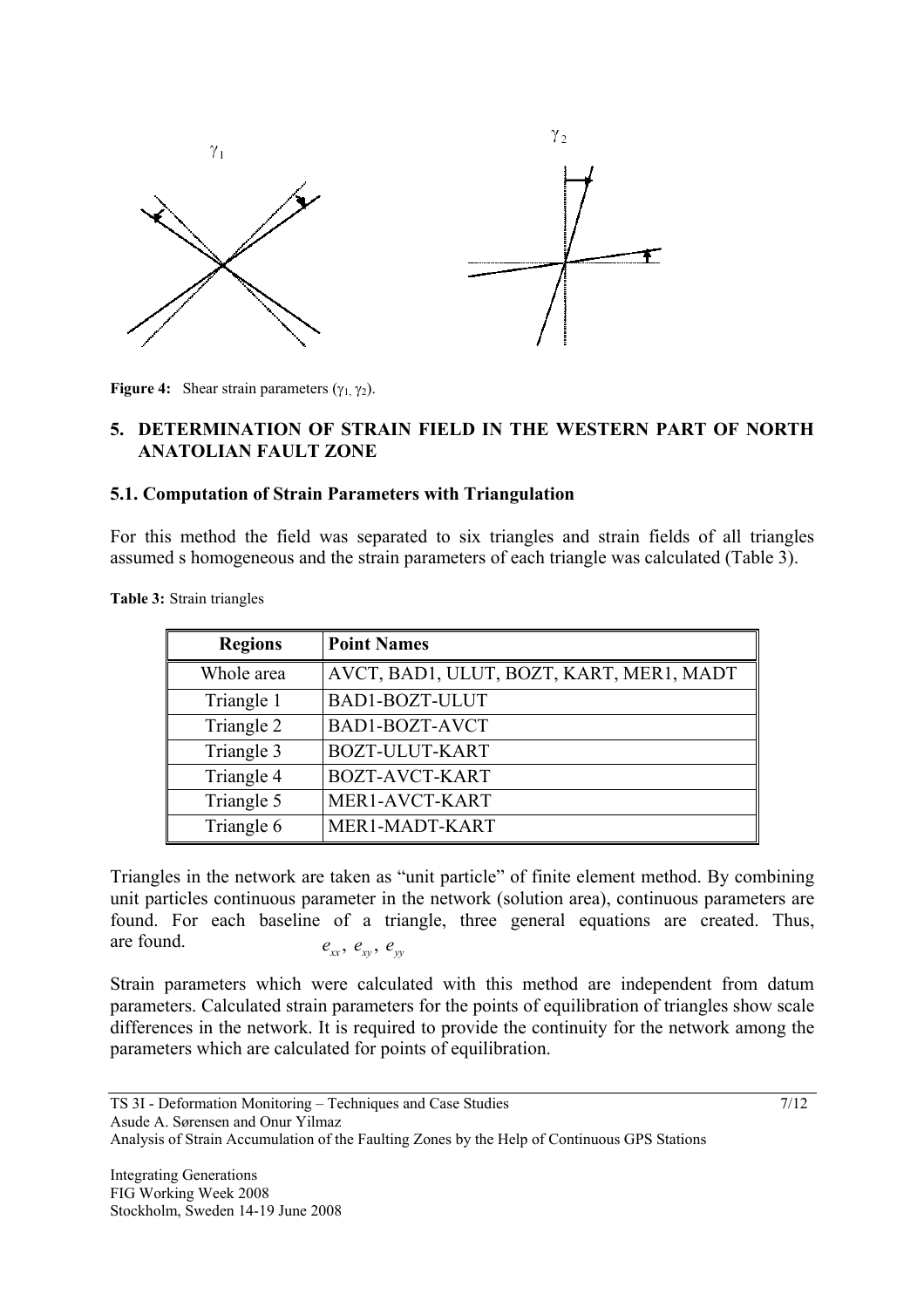

**Figure 5:** Triangles of the field

Calculated strain parameters are shown in Table 4 and extensions or compressions for the whole are is shown in Figure 6.

|                                         | <b>PRINCIPLE</b><br><b>STRAIN</b><br><b>COMPONENTS</b> |                   |              |                            |                             |
|-----------------------------------------|--------------------------------------------------------|-------------------|--------------|----------------------------|-----------------------------|
| <b>TRIANGLE</b><br><b>CORNER POINTS</b> | $\epsilon_1(\mu s)$                                    | $\epsilon_2$ (µs) | $\Psi$ (deg) | <b>EINTER</b><br>$(\mu s)$ | <b>E</b> SHEAR<br>$(\mu s)$ |
| <b>BAD1-BOZT-ULUT</b>                   | 0.5828                                                 | $-0,0859$         | 6,9826       | 0,2485                     | 0.3344                      |
| BAD1-BOZT-AVCT                          | 0.7782                                                 | $-0,3067$         | 30,9725      | 0,2357                     | 0,5425                      |
| BOZT-ULUT-KART                          | 0,2189                                                 | $-0,5221$         | -89,9999     | $-0,1516$                  | 0,3705                      |
| <b>BOZT-AVCT-KART</b>                   | 0,4077                                                 | $-1,395$          | 47,9029      | $-0,4935$                  | 0,9012                      |
| MER1-AVCT-KART                          | 0,4102                                                 | $-0,075$          | 54,0592      | 0,1676                     | 0,2425                      |
| MER1-MADT-KART                          | 0.5001                                                 | $-0,0426$         | 40,9145      | 0,2287                     | 0,2714                      |

**Table 4:** Calculated strain parameters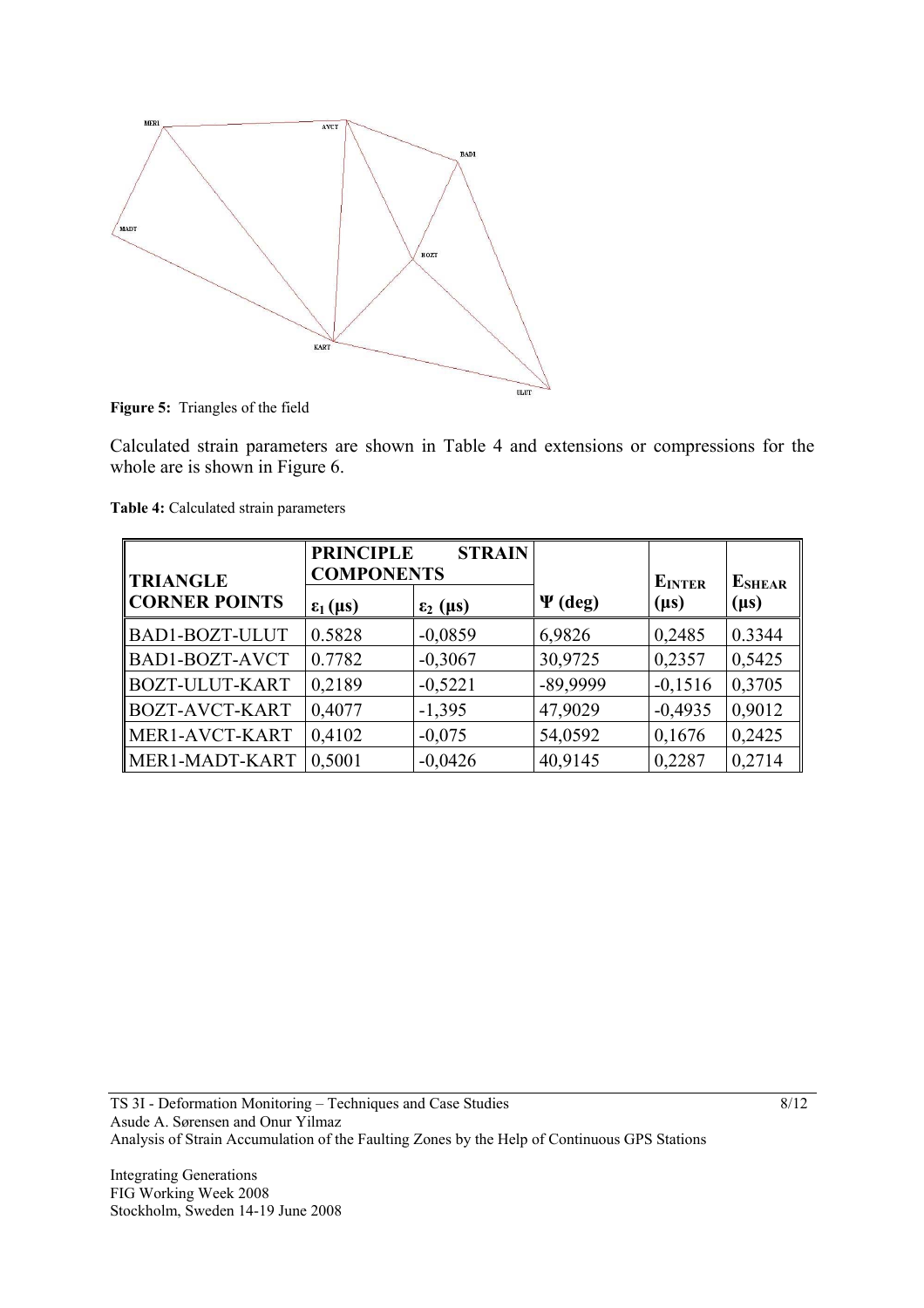

**Figure 6:** Extensions and compressions for whole region accepted as homogeneous

From the figure6, it can be seen that according to the calculations the compression at the BOZT-AVCT-KART triangle is very obvious.

#### **5.2. Computation of Strain Parameters with Infinitesimal Method**

This method is based on the measurements coordinate differences between a fixed point and its surroundings. Strain tensor parameters are calculated from adjusted coordinate differences. This method can be applied if the number of connections are more than three. dx and dy coordinate differences or deformation vector for each point can be measured from the general deformation equation.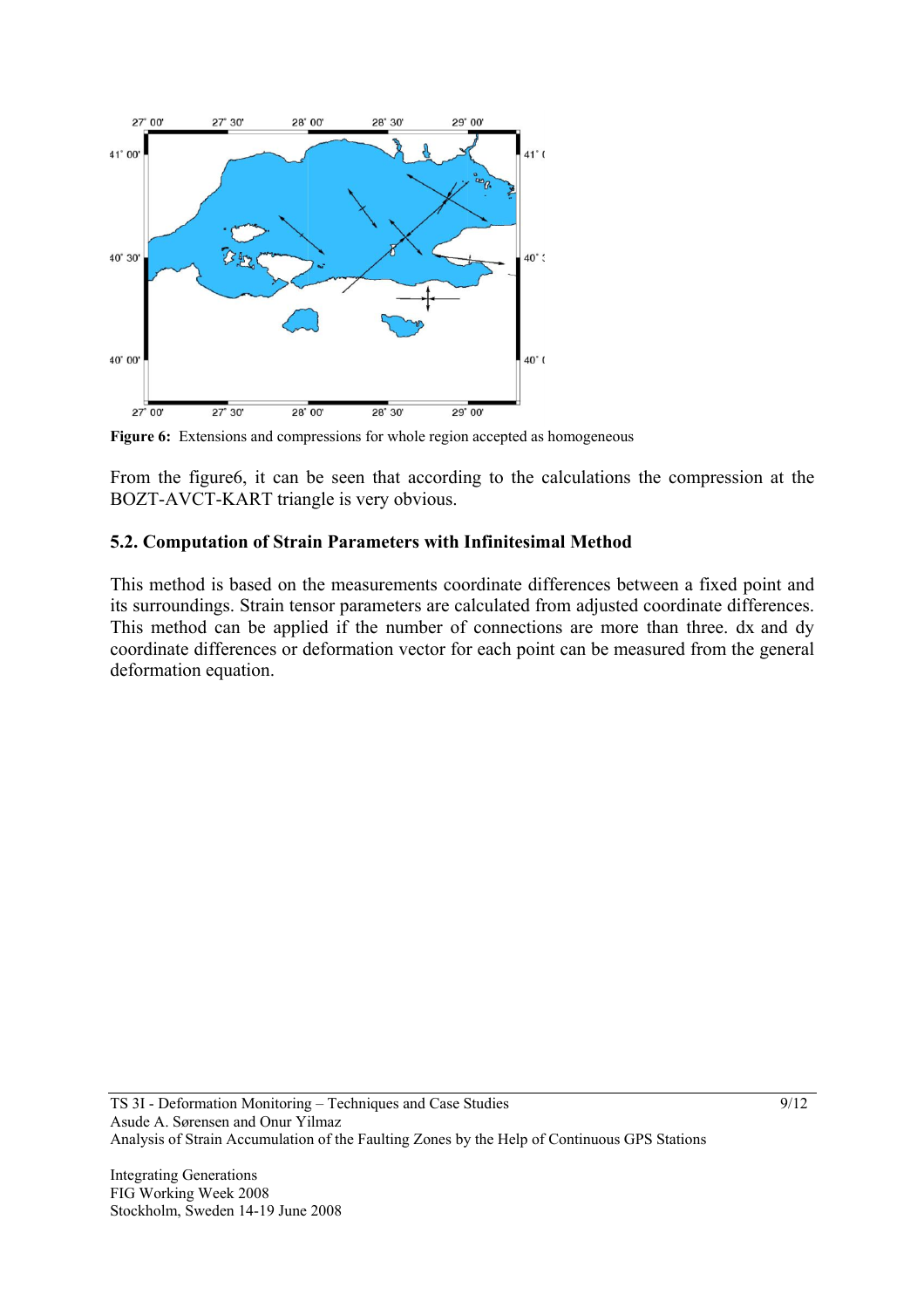

Figure 7: Point P and its surrounding points  $dx_i = x_i \mathbf{e}_{xx} + y_i \mathbf{e}_{xy} + t_x$ 

$$
dy_i = x_i \mathbf{e}_{yx} + y_i \mathbf{e}_{yy} + t_y \tag{7}
$$

With strain tensor parameters maksimum and minimum strain principle parameters and maksimum strain rotation can be calculated;

$$
\varepsilon_1 = 0.5^*(e_{xx} + e_{yy}) + \sqrt{(0.25^*(e_{xx} + e_{yy})^2 + e_{xy}^2)}
$$
\n(8)

$$
\varepsilon_2 = 0.5^*(e_{xx} + e_{yy}) - \sqrt{(0.25^*(e_{xx} + e_{yy})^2 + e_{xy}^2)}
$$
\n(9)

$$
\beta = \arctan \frac{e_{xy}}{\varepsilon_1 - e_{xy}} \tag{10}
$$

After all calculations were done for all points, the results are shown on table 5.

**Table 5:** Infinitesimal strain parameters

| <b>STATION</b> | <b>Principle strain parameters</b> |                            |               |
|----------------|------------------------------------|----------------------------|---------------|
| ID             | $\epsilon_{1(\mu s)}$              | $\epsilon_{2}$ ( $\mu s$ ) | $\beta$ (deg) |
| <b>KART</b>    | $-0,16$                            | $-3,57$                    | 263,721       |
| MER1           | 1,25                               | $-0,48$                    | 648,121       |
| <b>AVCT</b>    | 5,66                               | $-0,31$                    | 413,968       |
| <b>BOZT</b>    | 0,22                               | $-0,08$                    | 603,227       |
| <b>ULUT</b>    | 0,15                               | 0,05                       | 342,705       |
| <b>BAD1</b>    | 0,70                               | $-0,09$                    | 285,418       |

TS 3I - Deformation Monitoring – Techniques and Case Studies Asude A. Sørensen and Onur Yilmaz Analysis of Strain Accumulation of the Faulting Zones by the Help of Continuous GPS Stations

Integrating Generations FIG Working Week 2008 Stockholm, Sweden 14-19 June 2008 10/12

(6)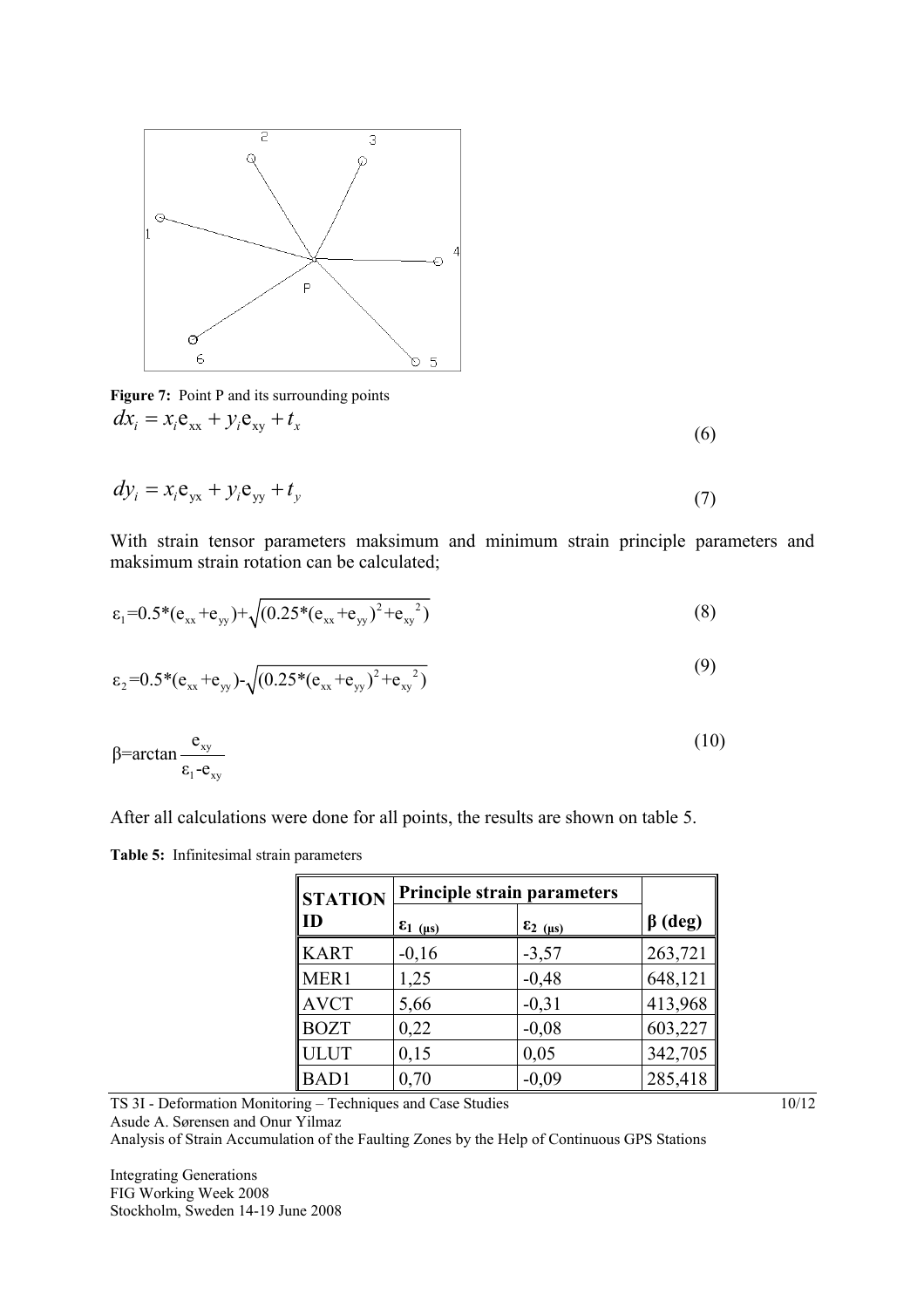#### **6. CONCLUSION**

In this study, strain accumulation around the fault zones in western Marmara Region is calculated with two techniques as triangulation and infinitesimal strain model. Since the region has very complex tectonic characteristic, the strain parameters are calculated separately.  $\varepsilon_1$  and  $\varepsilon_2$  defines the principle strain parameters. Positive values of principle strain parameter refer extension, negative values refer compression. In Figure 6, the arrows show the extension and compression quantities. Additionaly, velocity of the stations at the northern branch of NAF at the Marmara Region have bigger displacements than the stations at the southern branch.

## **REFERENCES**

- Ambraseys, 2001, *The earthquake of 10 July 1894 in the Gulf of Izmit (Turkey) and its relation to the earthquake of 17 August 1999*, J. Seismol., **5**, pp. 117–128.
- Barka, A., Kadinsky-Cade, K., 1988, *Strike-Slip Fault Geometry in Turkey and its Influence on Earthquake Activity*, Tectonics, 7, 663.
- Barka, A., Reilinger, R., 1997, *Active Tectonics of the Eastern Mediterranean Region: Deduced from GPS, Neotectonic and Seismicity Data*, Ann. Geofis., 40, pp. 587.
- Burgmann, R., Ayhan, M.E., Fielding, E.J., Wright, T. J., McClusky, S., Aktug, B., Demir, C., Lenk, O., Turkezer, A., 2002, *Deformation during the 12 November 1999 Duzce, Turkey Earthquake, from GPS and InSAR Data*. Bulletin of the Seismological Society of America, 92 (1), pp. 161.
- Demirel, H., 2003, *Dengeleme Hesabı*, Yıldız Technical University, Lecture Notes.
- Deniz, R., *Jeodezik Verilerden Strain Analizi, Jeodezi Anabilim Dalı Seminerleri*, Istanbul Technical University, İstanbul, Turkey, 1997.
- Denli, H., 1998, *GPS ile Marmara Bölgesindeki Yerkabuğu hareketlerinin belirlenmesi*, Ph.D. Thesis, Istanbul Technical University, Istanbul, Turkey.
- Ergintav, S., R. Burgmann, S. McClusky, R. Cakmak, R. E. Reilinger, O. Lenk, A. Barka, and H. Ozener, 2002, *Postseismic deformation near the Izmit earthquake rupture zone*, Bull. Seism. Soc. Am*.*, 92, 194–207.
- Feigl, K. L., King, R. W., Jordan, T. H., 1990, *Geodetic Measurement of Tectonic Deformation in the Santa Maria Fold and Thrust Belt, California*, Journal of Geophysical Research, Vol. 95, No. B3, pp. 2679.
- Gregorius, T., 1996, *GIPSY-OASIS II: How it works,* Department of Geomatics, University of Newcastle upon Tyne, 152 p.
- Kahle, H., Cocard, M., Peter, Y., Geiger, A., Reilinger, R. E., McClusky, S., King, R. W., Barka, A., Geis, G., 1999, *The GPS Strain Rate Field in the Agean Sea and Western Anatolia*, Geophysical Research Letter, 26, pp. 2513.
- McClusky, S., Aktug, B., Aygul, H., Baassanian, S., Barka, A., Burchfiel, C., Cakmak, R., Ergintav, S., Hamburger, M., Kahle, H., Kastens, K., King, R., Kotzev, V., Mahmoud, S., Nadariya, M., Ozener, H., Prilepin, M., Reilinger, R., Seeger, H., Tari, E., Turkezer, A., Veis., G., 1999, *GPS Constraints on Active Tectonics in the Eastern Mediterranean Region*, UNAVCO Meeting.